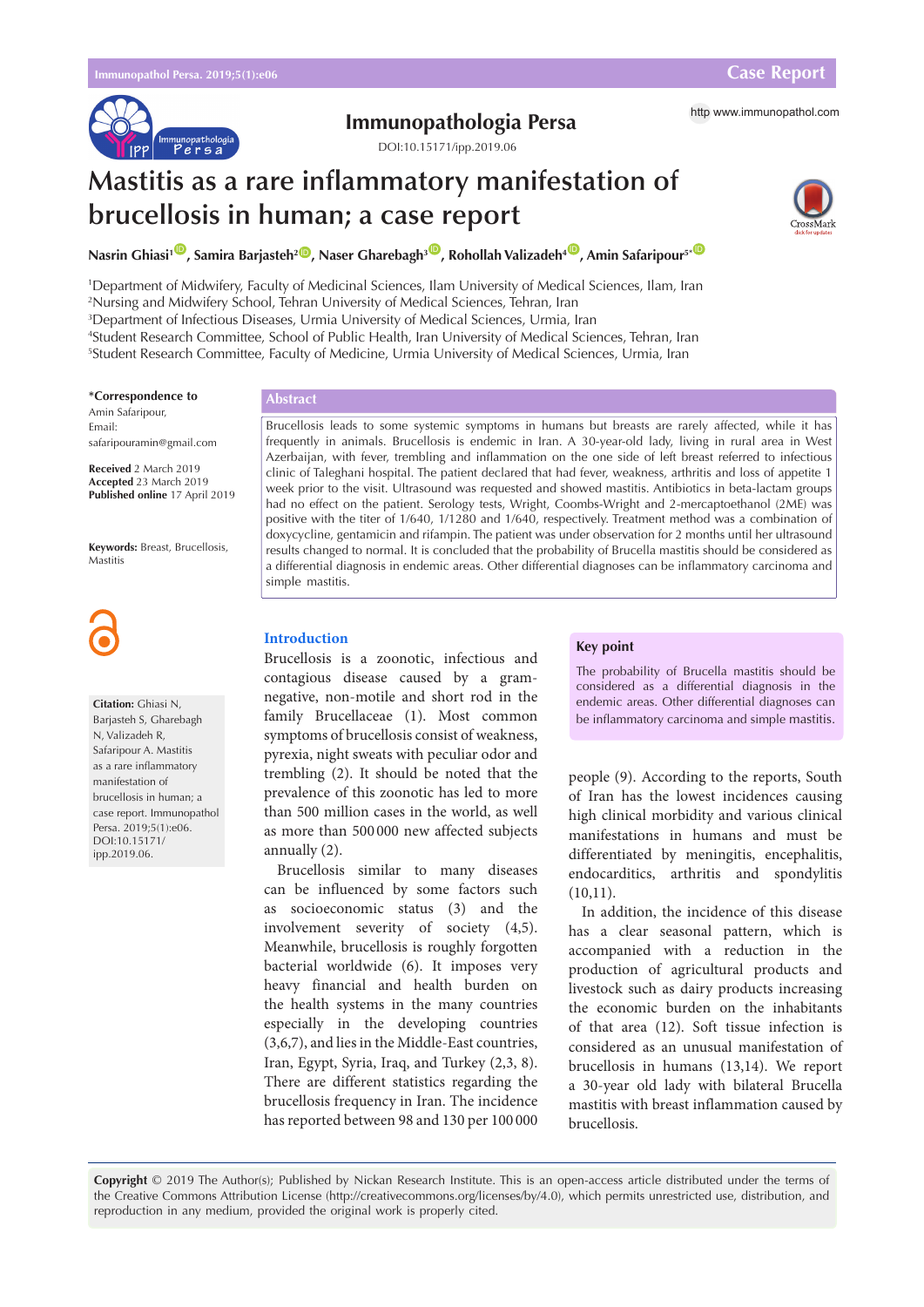## Ghiasi N et al

#### **Case Presentation**

The patient was a 30-year-old resident of one of the villages of West Azerbaijan. She was illiterate and her job was animal husbandry. She had the history of night sweating, fever periods, weakness, arthralgia, backache, anorexia for two weeks. Although, β-lactam antibiotics were given for 10 days before admission, all symptoms were progressed. Therefore, she was admitted to the hospital. In her history, she explained that she had consumed fresh and unpasteurized dairy product before the initiation of her symptoms. On physical examination, breasts were swollen, red and stiff, particularly on the left side. Her temperature was 39°C. The respiratory and cardiac systems were normal (blood pressure; 130/80 mm Hg, respiratory rate; 18/min, pulse rate; 82/min). There was no localized mass in the stiff lymph nodes in each axillary area. Ultrasound revealed reduced ecchymosis of the glandular appendages in the retro-areolar region and lower intradermal quadrats. Ultrasonography diagnosis was mastitis (Figure 1). Serology tests, Wright, Coombs-Wright and 2-mercaptoethanol (2ME) was positive with the titer of 1/640, 1/1280 and 1/640, respectively. In laboratory tests, CBC, ESR (erythrocyte sedimentation rate) and CRP (C-reactive protein) were normal.

As a result of these radiological and laboratory findings, we diagnosed bilaterally Brucella mastitis in this patient. Rifampin 300 mg/d (once a day), doxycycline 100 mg/d (twice a day) and gentamicin 80 mg/d were started as anti-brucellosis treatment and continued for 8 weeks. The response of the treatment was observed after one week and the breasts returned to normal size and appearance by the end of the second week of treatment. After 8 weeks, the titer was 1/160. At controls, the ultrasonography and mammography findings were completely normal (Figure 2).

## **Discussion**

Eastern Mediterranean is considered as a high-risk region for developing brucellosis in a way that approximately 500 000 cases of brucellosis are annually reported from countries in this region and the most important endemic area in the Eastern Mediterranean is Iran (15). The inflammation of breast and mastitis are common complications in animals, but it is reported as a rare condition in humans, while, there are a few cases of reported mastitis (16, 17).

Brucella mastitis in human occurs in non-lactation women, while more mastitis occurs in lactating women. (18,19). In contrast to our report, the most common form of breast infection is staphylococcal mastitis in humans, and Brucella mastitis is not primarily found in lactating women (20). A case was reported by Bayani et al (21) in Iran which the case of interest was a 67-year-old woman, living in a rural area in Babol city, Iran accompanied with fever, trembling and inflammation on one side of right breast, weakness, arthritis and loss of appetite from one



**Figure 1**. Ultrasonography of breasts indicating mastitis.



**Figure 2**. Ultrasonography of breasts indicating normal status.

week prior to the visit. This case report was similar to our report regarding symptoms and place of residence.

Likewise, Akay et al (16), in Turkey reported the case of a 52-year old woman with bilateral Brucella mastitis, which was difficult to differentiate from inflammatory breast carcinoma. Indeed, Brucella mastitis in terms of clinical findings and complications may cause difficulties in diagnosis (22,23) and may be difficult to diagnose due to non-specific manifestation and misinterpretation of in vitro tests (24,25).

In our study, given the fact that the patient was at the age of fertility and lactation, but the brucella mastitis was diagnosed. In this regard, it could be said that we reported a new case report. Also, due to the similarity of the symptoms of granulomatous mastitis and breast carcinoma in patients with swollen and inflamed breast, the differential diagnosis of these cases was also rejected. Given the fact that Iran is an endemic area of this disease, it can be considered as an important differential diagnosis, in such way that no case remains unidentified.

#### **Conclusion**

It is concluded that the probability of Brucella mastitis should be considered as a differential diagnosis in the endemic areas. Other differential diagnoses can be inflammatory carcinoma and simple mastitis.

#### **Authors' contribution**

Authors contributed equally to the manuscript.